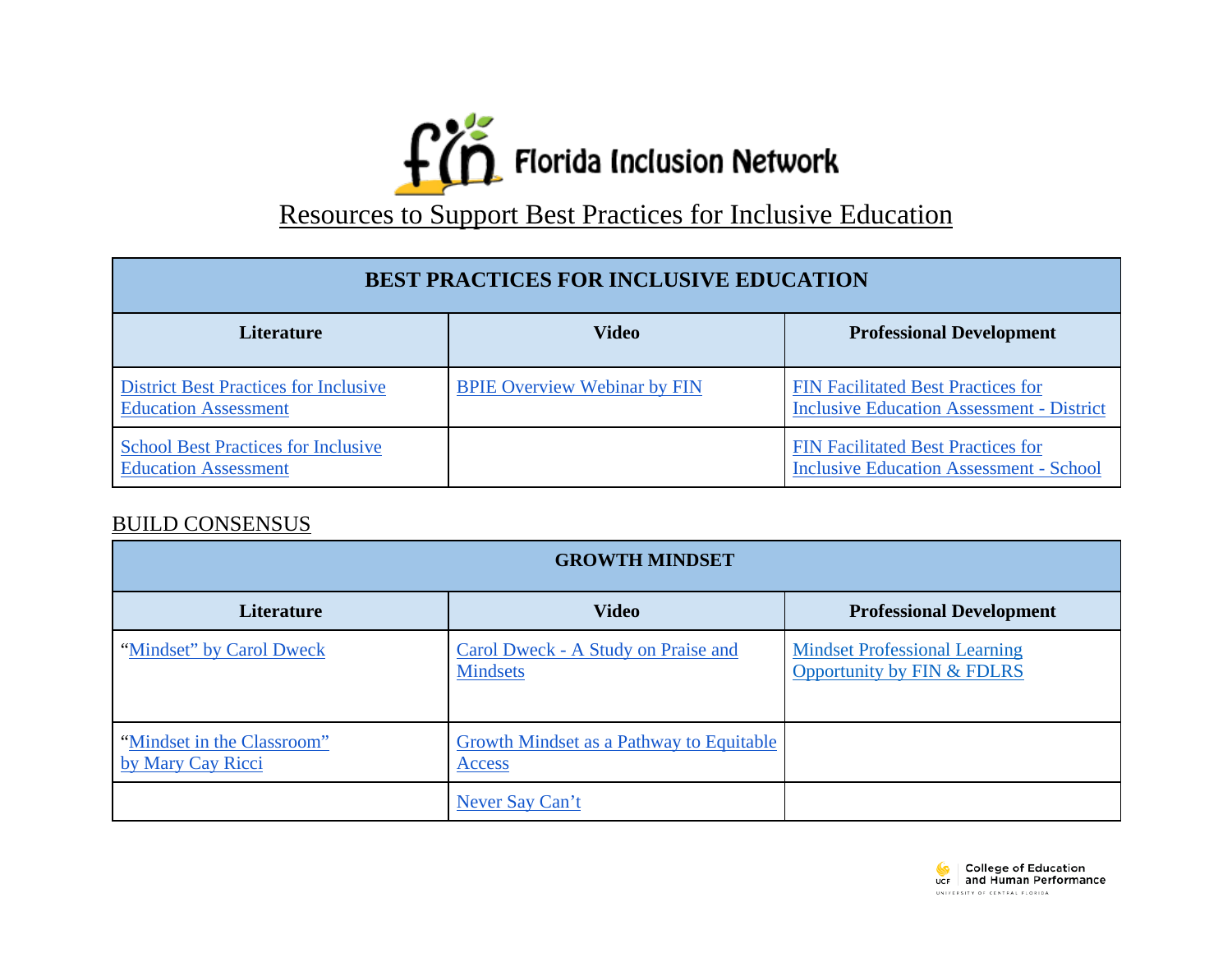| <b>CONCEPTUAL UNDERSTANDING OF INCLUSION</b>                                                   |                              |                                                                                |
|------------------------------------------------------------------------------------------------|------------------------------|--------------------------------------------------------------------------------|
| <b>Literature</b>                                                                              | <b>Video</b>                 | <b>Professional Development</b>                                                |
| "What is Inclusion?" FIN F.A.C.T.Folio                                                         | Diversity and Inclusion      | <b>Building Inclusive Schools Modules by</b><br><b>FIN</b> (Internet Explorer) |
| What is Inclusion? Administrator Tools<br>for Inclusive Schools FIN F.A.C.T.Folio              | The Opportunity of Adversity | Becoming an Inclusive School<br>Professional Learning Opportunity by FIN       |
| Inclusive Schools: Building and<br>Maintaining a Culture of Collaboration<br>FIN F.A.C.T.Folio |                              | What is Inclusion and Why is it Important<br>by the IRIS Center                |
| Inclusion articles curated by the Florida<br><b>Inclusion Network</b>                          |                              | <b>Access to the General Education</b><br>Curriculum by the IRIS Center        |

## STRENGTHEN INFRASTRUCTURE

| <b>INCLUSIVE SCHEDULING</b>              |              |                                                                                           |
|------------------------------------------|--------------|-------------------------------------------------------------------------------------------|
| <b>Literature</b>                        | <b>Video</b> | <b>Professional Development</b>                                                           |
| <b>Inclusive Scheduling FIN CUE Card</b> |              | <b>Inclusive Scheduling and Service Delivery</b><br>for Students with Disabilities by FIN |
| PEER SUPPORTS                            |              |                                                                                           |
| <b>Literature</b>                        | <b>Video</b> | <b>Professional Development</b>                                                           |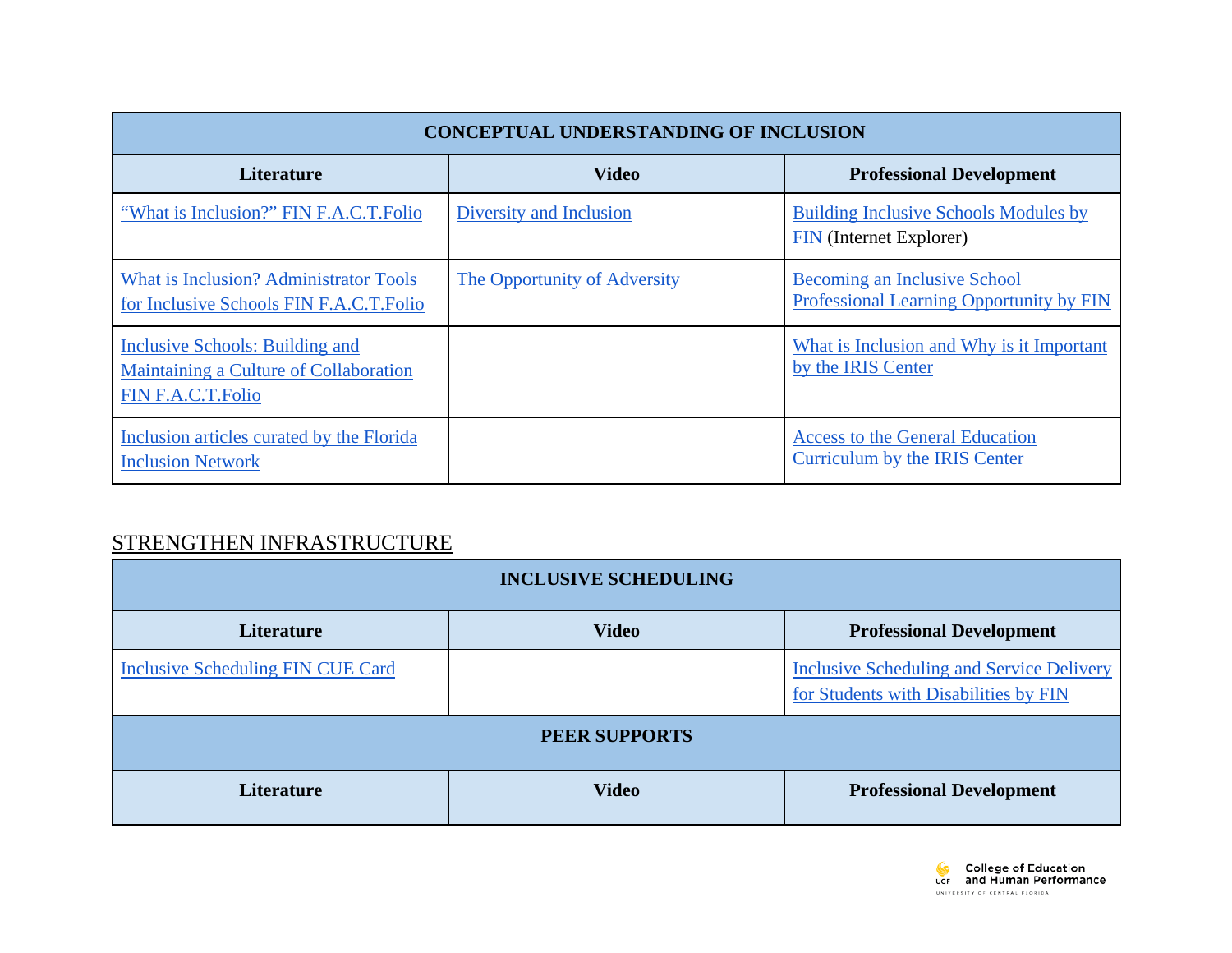| Peers as Partners in Learning CPALMS | <b>Pearly Supports, PIT Crew, impacts a school</b> The Power of Peers by FIN |  |
|--------------------------------------|------------------------------------------------------------------------------|--|
| <b>Course Description</b>            | and community                                                                |  |

## SUPPORT IMPLEMENTATION

| <b>ACCOMMODATIONS</b>                                          |                                                                         |                                                                                                                   |
|----------------------------------------------------------------|-------------------------------------------------------------------------|-------------------------------------------------------------------------------------------------------------------|
| <b>Literature</b>                                              | <b>Video</b>                                                            | <b>Professional Development</b>                                                                                   |
| <b>FLDOE Statewide assessment</b><br>accommodations            | What's the Difference Between<br><b>Accommodation and Modification?</b> | <b>Writing Accommodations and Technology</b><br>Professional Learning Opportunity by<br><b>FDLRS</b>              |
| <b>Accommodations: Assisting Students</b><br>with Disabilities |                                                                         | <b>Reading Accommodations and</b><br><b>Technology Professional Learning</b><br><b>Opportunity by FDLRS</b>       |
| <b>Selecting Accommodations</b>                                |                                                                         | <b>Post-Secondary Disability</b><br><b>Accommodations Professional Learning</b><br>Opportunity by FDLRS & UCF     |
|                                                                |                                                                         | <b>Technology for Student Success</b><br><b>Professional Development Alternatives</b>                             |
|                                                                |                                                                         | Accommodations: Instructional and<br><b>Testing Supports for Students with</b><br>Disabilities by the IRIS Center |
| <b>COLLABORATIVE TEACHING &amp; PLANNING</b>                   |                                                                         |                                                                                                                   |

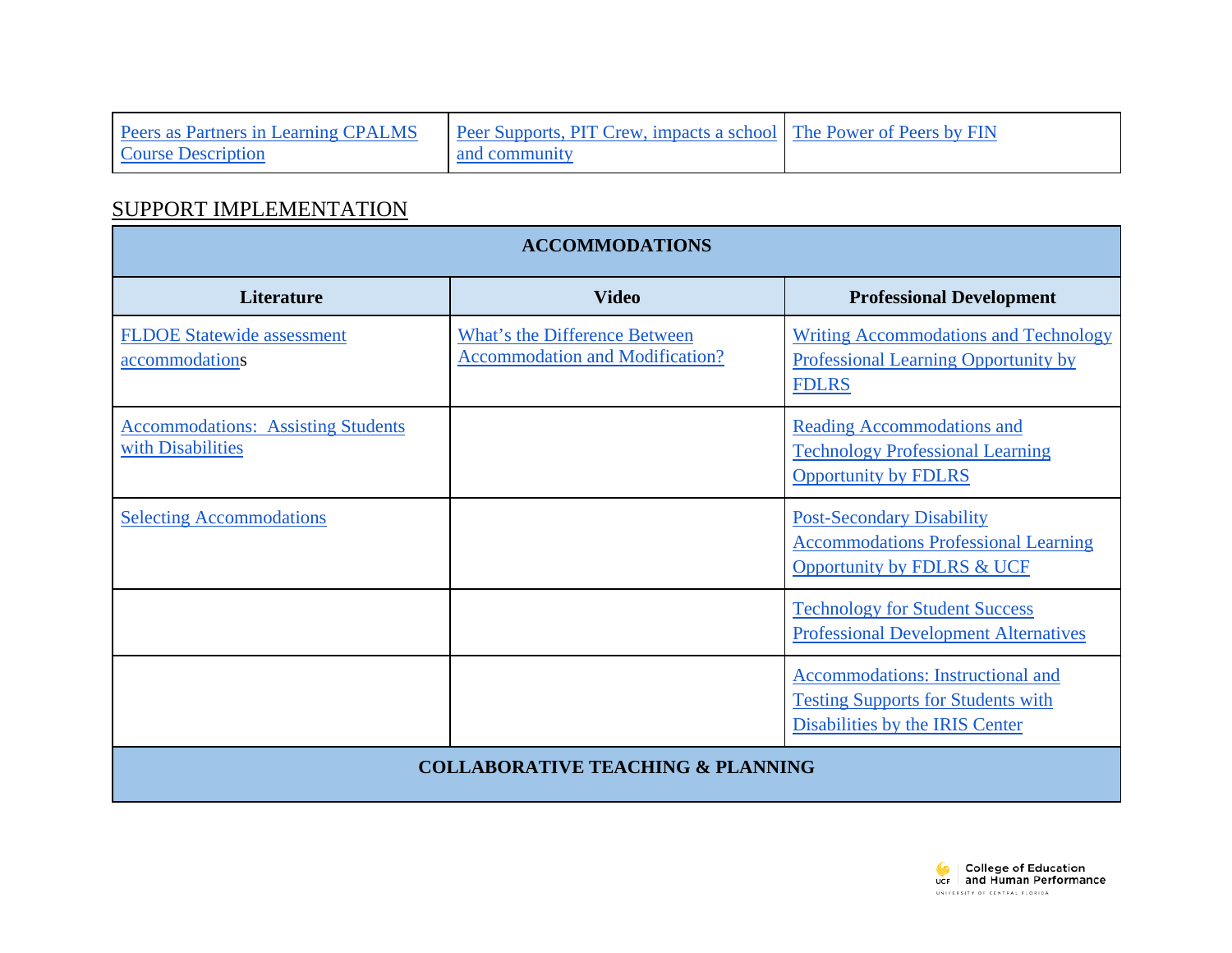| <b>Literature</b>                                                        | <b>Video</b>                                                            | <b>Professional Development</b>                                                                             |
|--------------------------------------------------------------------------|-------------------------------------------------------------------------|-------------------------------------------------------------------------------------------------------------|
| <b>Collaborative Teaching FIN CUE Card</b>                               | <b>Collaborative Teaching Approaches</b>                                | <b>Collaborative Teaching Professional</b><br><b>Learning Opportunity by FIN</b>                            |
| <b>Flexible Grouping FIN CUE Card</b>                                    | <b>Co-Teaching Model for Special Education</b>                          | FIN Collaborative Planning and Teaching<br><b>Facilitator Guide</b>                                         |
| <b>Leadership for Collaborative Teaching</b><br><b>FIN F.A.C.T.Folio</b> |                                                                         |                                                                                                             |
|                                                                          | <b>DIFFERENTIATION</b>                                                  |                                                                                                             |
| Literature                                                               | <b>Video</b>                                                            | <b>Professional Development</b>                                                                             |
| Differentiating Instruction FIN CUE Card                                 | Building a Community by Carol Ann<br>Tomlinson                          | Differentiated Instruction by the IRIS<br>Center                                                            |
| <b>Leadership for Differentiated Instruction</b><br>FIN F.A.C.T.Folio    | <b>Quality Curriculum by Carol Ann</b><br>Tomlinson                     | <b>Introductions to Differentiating Instruction</b><br>Professional Learning Opportunity by<br><b>FDLRS</b> |
| <b>Teaching Like a Four Star Chef by Carol</b><br><b>Ann Tomlinson</b>   | What is Differentiated Instruction by<br><b>Differentiation Central</b> | <b>Differentiating Reading Instruction</b><br>Professional Learning Opportunity by<br><b>FDLRS</b>          |
|                                                                          |                                                                         | <b>Differentiating Math Instruction</b><br>Professional Learning Opportunity by<br><b>FDLRS</b>             |

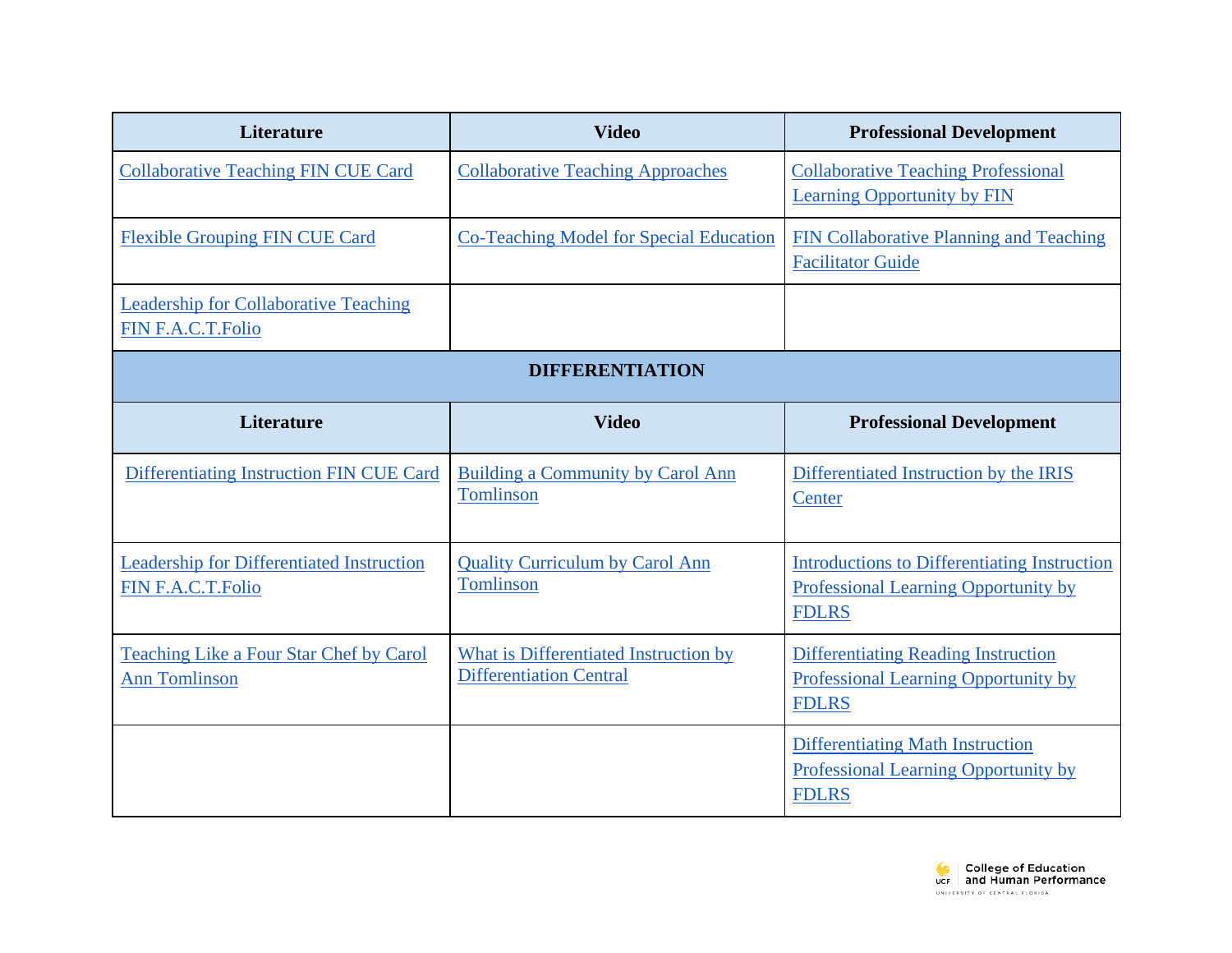|                                                                                                                                                                                  |                                                                        | <b>Differentiating Science Instruction</b><br>Professional Learning Opportunity by<br><b>FDLRS</b>                                                            |
|----------------------------------------------------------------------------------------------------------------------------------------------------------------------------------|------------------------------------------------------------------------|---------------------------------------------------------------------------------------------------------------------------------------------------------------|
|                                                                                                                                                                                  |                                                                        | The Responsive Classroom: Universally<br><b>Designed and Differentiated Professional</b><br><b>Learning Opportunity by FDLRS by</b><br><b>FDLRS &amp; FIN</b> |
|                                                                                                                                                                                  | FLORIDA STANDARDS ACCESS POINT CURRICULUM INSTRUCTION AND ASSESSMENT   |                                                                                                                                                               |
| <b>Literature</b>                                                                                                                                                                | <b>Video</b>                                                           | <b>Professional Development</b>                                                                                                                               |
| <b>ACCESS</b> to Florida Standards                                                                                                                                               | <b>Access Teaching and Learning of Access</b><br><b>Point Webinars</b> | From Label to Able Professional Learning<br>Opportunity by FIN                                                                                                |
| <b>National Center and State Collaborative</b><br><b>Briefs on Curriculum Instruction and</b><br><b>Assessment of Students with Significant</b><br><b>Cognitive Disabilities</b> |                                                                        | <b>The Structured Classroom Series</b><br>Professional Learning Opportunity by<br><b>FDLRS</b>                                                                |
| <b>Multi-Tiered System of Support for Academics and Behavior</b>                                                                                                                 |                                                                        |                                                                                                                                                               |
| <b>Literature</b>                                                                                                                                                                | <b>Video</b>                                                           | <b>Professional Development</b>                                                                                                                               |
| Florida's Multi-Tiered System of Supports                                                                                                                                        | Florida's Multi-Tiered System of<br><b>Supports Overview</b>           | Florida's Multi-Tiered Systems of Support<br><b>Professional Learning Opportunities</b>                                                                       |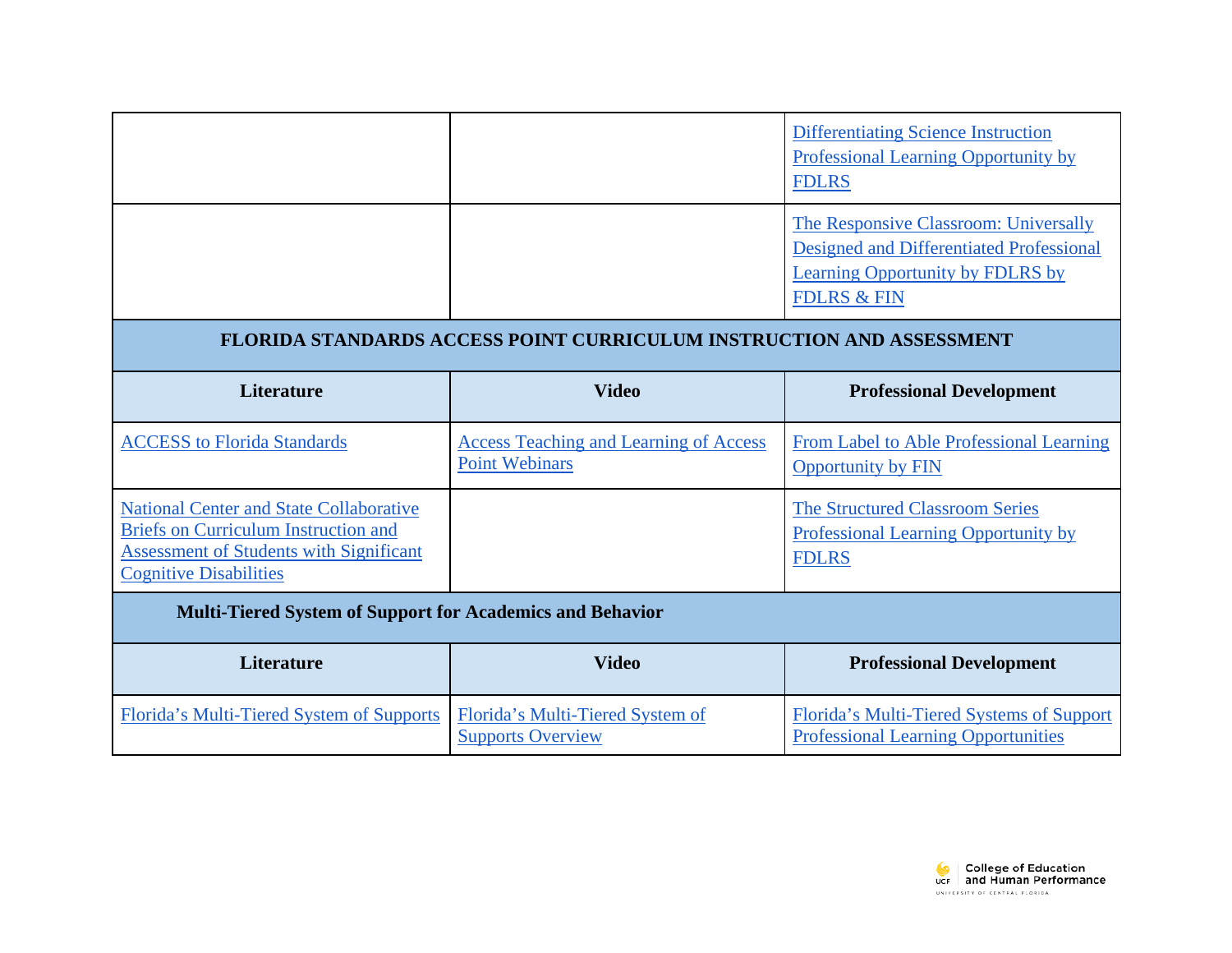| <b>MTSS</b> articles by FL RtI                                                | <b>National Center and State Collaborative</b>                              | <b>CHAMPS Establishing Classroom</b><br><b>Routines and Procedures Professional</b><br><b>Learning Opportunity by FDLRS</b>                                           |
|-------------------------------------------------------------------------------|-----------------------------------------------------------------------------|-----------------------------------------------------------------------------------------------------------------------------------------------------------------------|
| Florida's Positive Behavior Support<br>Project                                | <b>Implementing Florida Standards within a</b><br><b>System of Supports</b> | <b>Behavior Leadership Teams Academy</b><br>Professional Learning Opportunity by<br><b>FDLRS</b>                                                                      |
| <b>CHAMPS-Evidence of Effectiveness</b>                                       | <b>Florida's Positive Behavior Support</b><br>Project                       | Power of Prompting & Reinforcement<br><b>Using ABA Professional Learning</b><br><b>Opportunity by FDLRS</b>                                                           |
| <b>Specially Designed Instruction:</b><br>Differentiating Intensity in a MTSS | Academic Success for All Students: A<br><b>Multi-Tiered Approach</b>        | RtI modules by the IRIS Center                                                                                                                                        |
| <b>Response to Intervention RtI Model TAP</b><br>by the FLDOE                 | <b>RtI Action Network Videos and Podcasts</b>                               | <b>Behavior and Classroom Management by</b><br>the IRIS Center                                                                                                        |
|                                                                               |                                                                             | <b>Making Reading Instruction Explicit for</b><br><b>Students with Persistent Reading</b><br><b>Difficulties Professional Learning</b><br><b>Opportunity by FDLRS</b> |
|                                                                               |                                                                             | PBS: Understanding Student Behavior by<br><b>Professional Development Alternatives</b>                                                                                |
| <b>STRATEGIC INSTRUCTION MODEL</b>                                            |                                                                             |                                                                                                                                                                       |
| Literature                                                                    | <b>Video</b>                                                                | <b>Professional Development</b>                                                                                                                                       |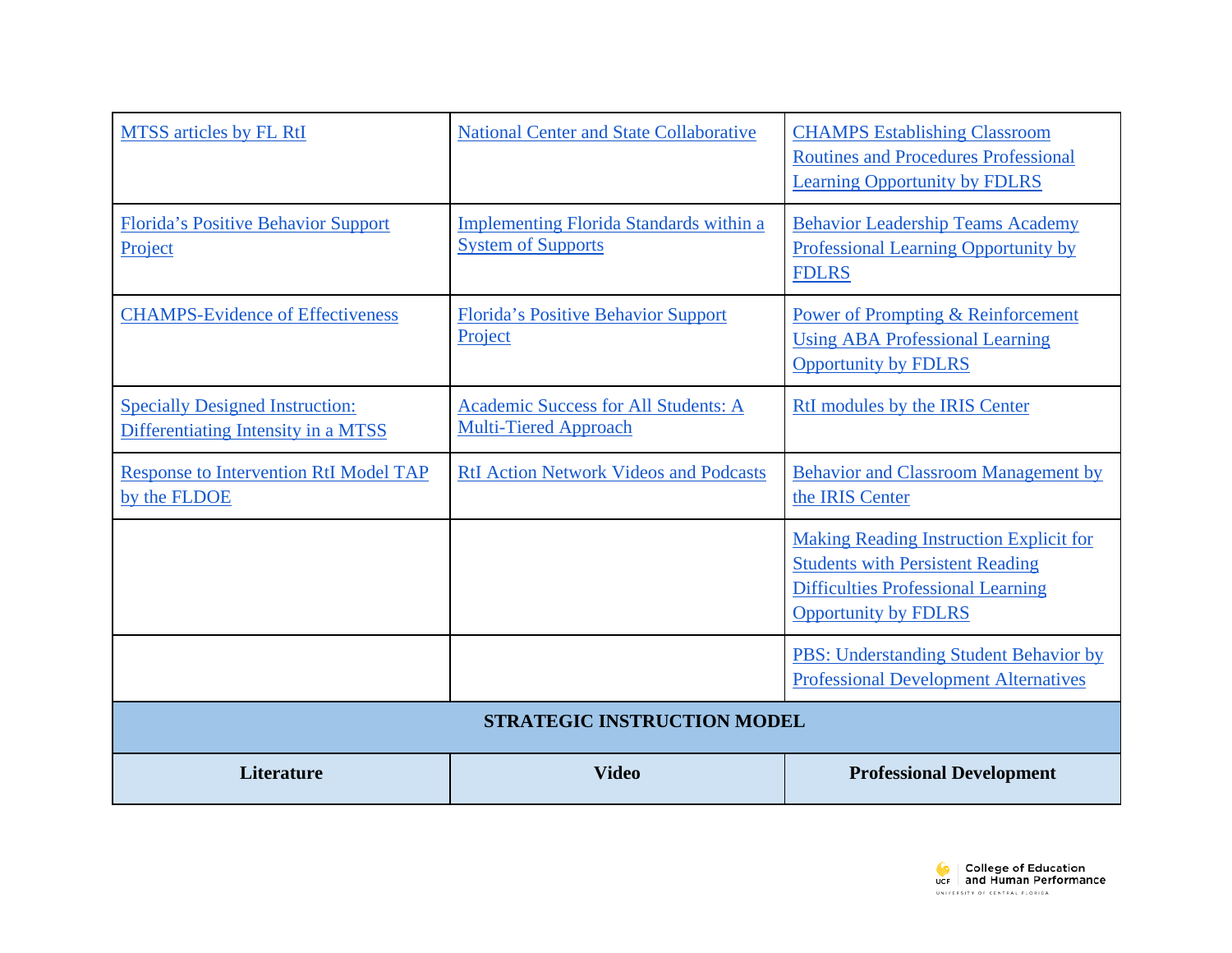| <b>Strategic Instruction Model</b>                                                                    | <b>Strategic Instruction Model videos by the</b><br><b>Center for Research on Learning</b> | <b>SIM</b> (Strategic Instruction Model)<br><b>Learning Strategies Professional Learning</b><br>Opportunity by FDLRS and FIN                              |
|-------------------------------------------------------------------------------------------------------|--------------------------------------------------------------------------------------------|-----------------------------------------------------------------------------------------------------------------------------------------------------------|
|                                                                                                       |                                                                                            | <b>SIM (Strategic Instruction Model) Content</b><br><b>Enhancement Professional Learning</b><br>Opportunity by FDLRS and FIN                              |
|                                                                                                       | UNIVERSAL DESIGN FOR LEARNING                                                              |                                                                                                                                                           |
| <b>Literature</b>                                                                                     | <b>Video</b>                                                                               | <b>Professional Development</b>                                                                                                                           |
| <b>National Center on Universal Design for</b><br>Learning                                            | The Myth of Average Ted Talk                                                               | <b>Creating a Responsive Classroom:</b><br>Universally Designed and Differentiated<br>Professional Learning Opportunity by<br><b>FDLRS</b> and <b>FIN</b> |
| <b>Center for Applied Science and</b><br><b>Technology</b>                                            | <b>UDL</b> at a Glance by CAST                                                             | <b>Universal Design for Learning Series by</b><br>the UDL Center                                                                                          |
| <b>Applying Universal Design for Learning</b><br>in Pre-K Inclusive Environments FIN Cue<br>Card      | Universal Design for Learning in a<br><b>Nutshell</b>                                      | <b>UDL Modules by Postsecondary</b><br><b>Consortium on Post-Secondary Education</b><br>and Intellectual Disabilities                                     |
| <b>UDL</b> Articles curated by the National<br><b>Center on Universal Design for Learnings</b>        | <b>UDL</b> Principles and Practice                                                         | Universal Design for Learning by the IRIS<br>Center                                                                                                       |
| Universal Design for Learning Theory and<br>Practice By Ann Meyer, David Rose,<br><b>David Gordon</b> | <b>UDL</b> from Bach to Lady Gaga                                                          | Universal Design for Learning K-12<br><b>Lesson Plans by Personnel Development</b><br>Portal                                                              |